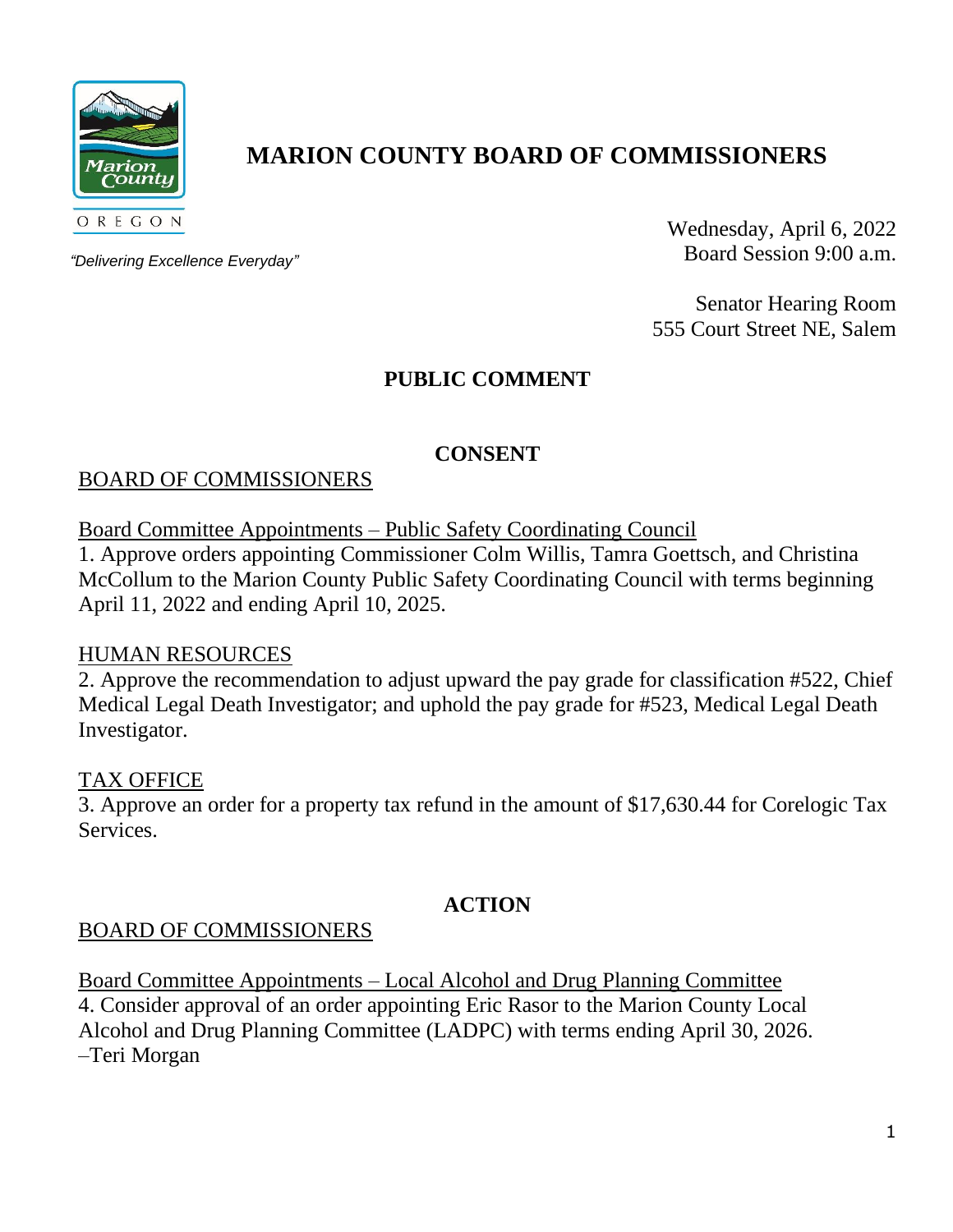### ASSESSOR'S OFFICE

5. Consider approval of the Contract for Services with Scan-It, Inc. in the amount of \$425,000 to provide image scanning services to convert deed books and account jackets to digital form through December 31, 2025. –Tom Rohlfing, Nate Combs, and Rachael Estill

### COMMUNITY SERVICES

6. Consider approval of the Grant Agreement with Santiam Hearts to Arts on behalf of KYAC FM Radio in the amount of \$49,700 for noncommercial education radio upgrades for the Santiam Canyon radio station KYAC through June 30, 2023. –Tamra Goettsch

7. Consider approval of the Contract for Services with Magellan Advisors in the amount of \$124,950 to provide broadband consulting services for the 2017 North Santiam Area Broadband Strategy for Economic Development and the 2019 Marion County Broadband Strategic Plan through April 30, 2023. –Eli Heindricks and Kelli Weese

### HEALTH AND HUMAN SERVICES

8. Consider approval of the Contract for Services with Matthew Piehler in the amount of \$234,000 to provide assertive community treatment services for adult behavior health individuals retroactive to February 11, 2022, through February 10, 2023. –Ryan Matthews

9. Consider approval of Amendment #1 to the Contract for Services with Dr. Kay L. Dieter to add \$395,319.50 for a new contract total of \$704,199.50 to provide medical assessment and supervision for Marion County Health and Human Services (MCHHS) adult mental health clients through January 31, 2023. –Ryan Matthews

## PUBLIC WORKS

10. Consider approval of the incoming funds Intergovernmental Agreement with the Oregon Department of Consumer and Business Services in the amount of \$1,582,664 to provide passthrough grant funds for the fire hardening of structures rebuilt by victims of the 2020 wildfires through June 30, 2023. –Chris Trussell

*Recess as Board of Commissioners. Convene as Contract Review Board.*